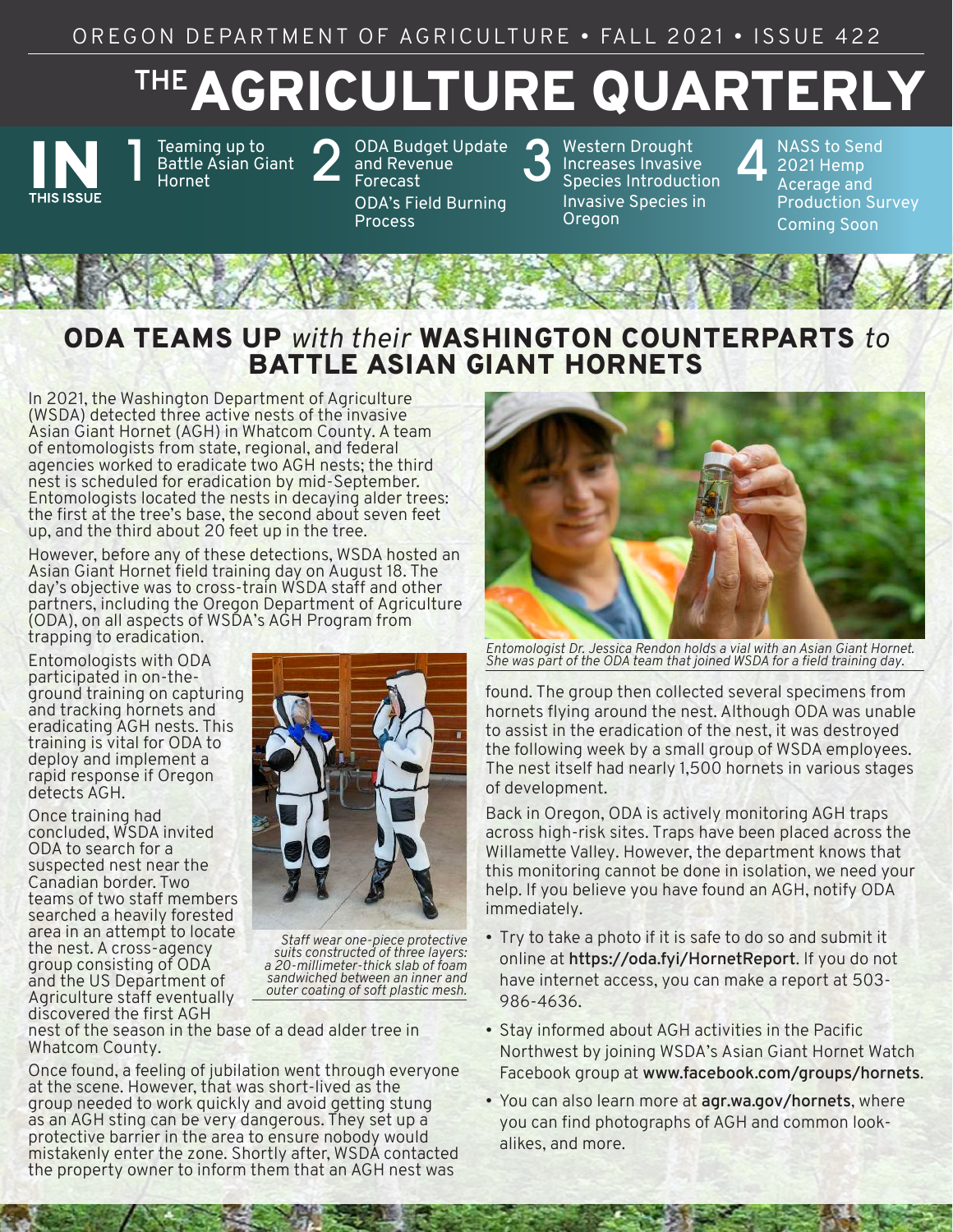# <span id="page-1-0"></span>**ODA Budget Update** *and* **Revenue Forecast**

The Oregon Legislature adjourned in late June, ending the mostly virtual 2021 session. A primary task of the Legislature is passing new state agency budgets covering the 2021-2023 biennium. The Oregon Department of Agriculture (ODA) staff have spent the summer working to implement the budget,



*ODA Director, Alexis Taylor*

adjust to changes, and recruit and hire employees for new positions.

We are excited that ODA's 2021-23 budget continues the agency's existing funding levels while making some critical investments. New budgets take time to implement with the recruitment of talent, stakeholder engagement, and rulemaking to ensure the investments accomplish the mission tasked of ODA. A few budget items, such as the \$2 million allocated for meat processing infrastructure grants, are policy bills with specific instructions for implementation with timelines that run into the fall and early 2022.

### **A few of the investment highlights are (various fund types):**

- \$1.5 million to the Food Safety Program
- \$1.9 million for Japanese beetle eradication
- \$1.46 million for water quality
- \$2.9 million to build out the Hemp Program
- \$2.9 million for state meat inspection
- \$1.02 million for native plant conservation and noxious weed control

On August 25, the State of Oregon released the third quarter Revenue Forecast. The economists project increased revenues within regular projections to continue for the biennium. The surprise came when the kicker economist predicted in May to grow from \$1.4 billion to \$1.9 billion, a credit that taxpayers will realize when they file for 2021 taxes. The economists contribute the higher-than-expected kicker to wage growth from high-income earners and far higher collections from businesses whose owners file personal income taxes rather than corporate taxes.

The Legislature is set to convene on September 20 for a Special Session to accomplish their constitutional task to redraw political representation districts based on the new census data. To find current information on redistricting, visit the **[official legislative redistricting website](https://www.oregonlegislature.gov/redistricting)**.

Sincerely,

Wais le Tayl

Alexis M. Taylor

# **ODA'S FIELD BURNING PROCESS**

The Oregon Department of Agriculture (ODA) recognizes that there is heightened concern related to fires. When it comes to field burning, the department's Smoke Management team is committed to using the best available knowledge of weather conditions, field locations, and grower readiness to determine when and in which areas to field burn.

Since 1948, field burning has been an important crop management tool for farmers in Oregon. In western Oregon, field burning is limited to 15,000 acres in the north Willamette Valley and is managed by ODA with collaboration from the Oregon Department of Forestry (ODF), the Oregon Department of Environmental Quality (DEQ), and the Oregon Seed Council. ODA works closely with the ODF Meteorology team, local fire districts, and growers to burn fields safely and with as little smoke impact to the public as possible.



Field burning in the Silverton Hills occurs from July through October each year. On September 16, ODA was nearly finished with the burning season, with fewer than 200 registered acres remaining. Growers must register their fields with the department and permits for burning are only issued when conditions are predicted to be favorable. Growers who participate are also required to have a trained team of flaggers, water tenders, and igniters present at each burn as well as an adequate water supply and firefighting equipment.

ODA uses several methods to inform growers and the public about open field burning activities. Weather forecasts are prepared and shared by ODF meteorologists twice daily. The forecast is emailed to subscribers at 9:00 a.m. and noon each day as well as broadcast via radio. Anyone can sign up to receive the forecast at **<https://oda.fyi/FieldBurningForecast>**.

On days when conditions are favorable for burning, ODA contacts each fire district where department staff may light test fires. Test fires are generally conducted on smaller fields (less than 50 acres) for the purpose of evaluating local conditions in districts where burning may occur. If test fires show that smoke is evacuating properly, open field burning may follow. Prior to test fire permits being issued, ODA sends out a general notice via email to subscribers. Anyone can sign up for these notices at **<https://oda.fyi/TestFireNotice>**.

Additionally, the department has both Facebook (@ORAgriculture) and Twitter (@ORagriculture) accounts where posts, photos, and updates are shared about field burning. Finally, ODA hosts both a complaint line and an online form where those experiencing smoke may contact us and share their concerns. The number for the complaint line is 503- 986-4709 and the online form is available at **<https://oda.direct/SmokeComplaints>**.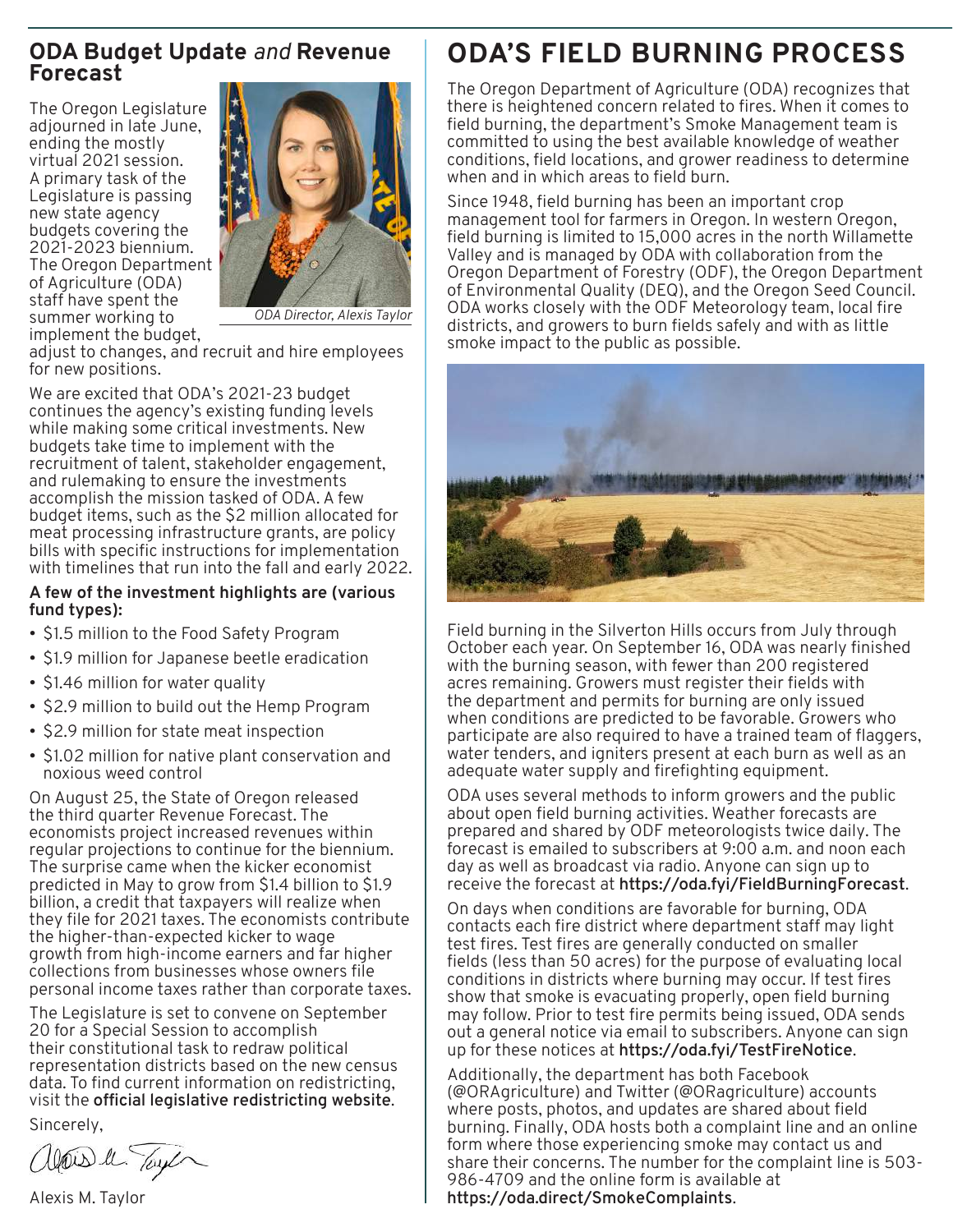# <span id="page-2-0"></span>**Western drought increases** *the* **potential for invasive species introductions** *from* **hay**

Oregon and the western states are facing many challenges due to drought and wildfires. For Oregon's farmers and ranchers, the drought and burned areas are impacting the availability of livestock forage from pasture and rangelands and hay is in short supply.

Producers may be purchasing hay from outside their local areas, which creates a difficult situation. This hay can often be poor quality and could have invasive species as hitchhikers. Noxious weeds are the most common invasive species in hay, which can establish in fields and rangelands producing negative impacts for years into the future.

When it comes to noxious weeds, the old saying, "An ounce of prevention is worth a pound of cure," is appropriate. Anything that producers can do to prevent the introduction of invasive species such as noxious weeds is critical both ecologically and economically.

## **The following are suggested best management practices from USDA to help prevent the spread of weeds in hay.**

- Ask where the hay was grown or donated from, if possible.
- Use certified weed-seed-free forage, if available.
- Feed hay in an area that can be easily monitored for new weed species.
- Document where new weed species are located, then follow-up with weed control and monitoring.
- Control weeds before they produce seed. If weeds have produced seed, remove plants and seeds, and dispose of them in the trash.
- Delay moving livestock through an area with a new weed species until it is removed or contained.
- 

• Collect unknown plants and insect pests for identification.

Contact the Oregon Department of Agriculture, Noxious Weed Control Program staff or local county weed control program staff, if you have any questions on identification of weeds or best management practices.

### **Invasive and pest insects are also potential hitchhikers in hay.**

- Please make sure your hay is not coming from areas where blister beetles may be abundant.
- If you are getting hay from areas where Asian giant hornets have been detected, such as British Columbia or northern Washington, they can be overwintering in the hay from January through March.
- If you are getting hay from the southeastern United States, please be aware of the red imported fire ant federal quarantine (**<https://oda.fyi/ImportedFireAnts>**).

If you see insects in your hay you want to have identified please contact the ODA Insect Prevention and Management Program staff for assistance at 503-986-4636.

# *The* **STREAM** *of* **INVASIVE SPECIES** *into* **OREGON**

Oregon is the recipient of a constant stream of invading exotic invertebrates. Since we started keeping count in 2007, an average of over nine (9) exotic species are found established in Oregon every year. Some species are apparently benign, while some species, like the spotted wing *Drosophila*, will be pests creating damage far into the future. These pests rarely arrive under their own power and nearly always are assisted by humans as hitchhikers on plants, planes, firewood, or other items humans move around. So far in 2021, four new invasive species have been documented.

| Australian Tortoise beetle                 |
|--------------------------------------------|
| Molorchus bimaculatus<br>longhorned beetle |
| Ash bead gall mite                         |
| honeylocust borer                          |
|                                            |

These new additions to Oregon include two species that were likely brought into the state on live plants and two that probably arrived on raw wood products. One is the honeylocust borer that may have been transported on firewood and is currently associated with significant honeylocust kills in eastern Oregon.



What they all have in common is that they probably came to Oregon by human action and that it was preventable. We know that prevention is possible. This year there were two incidents reported and due to rapid intervention, efforts may have prevented the introduction of a root mealybug, *Rhizoecus americanus*, and brown widow to Oregon.

We suggest careful inspection of plants and rejection of infested material from out of state and especially from outside of the US. We encourage moving wood products with care. Make sure they have been properly treated and don't show signs of infestation. Oregon does have a firewood rule prohibiting the movement of untreated firewood from outside of the PNW. Firewood rule: **<https://www.dontmovefirewood.org/map/oregon/>.**